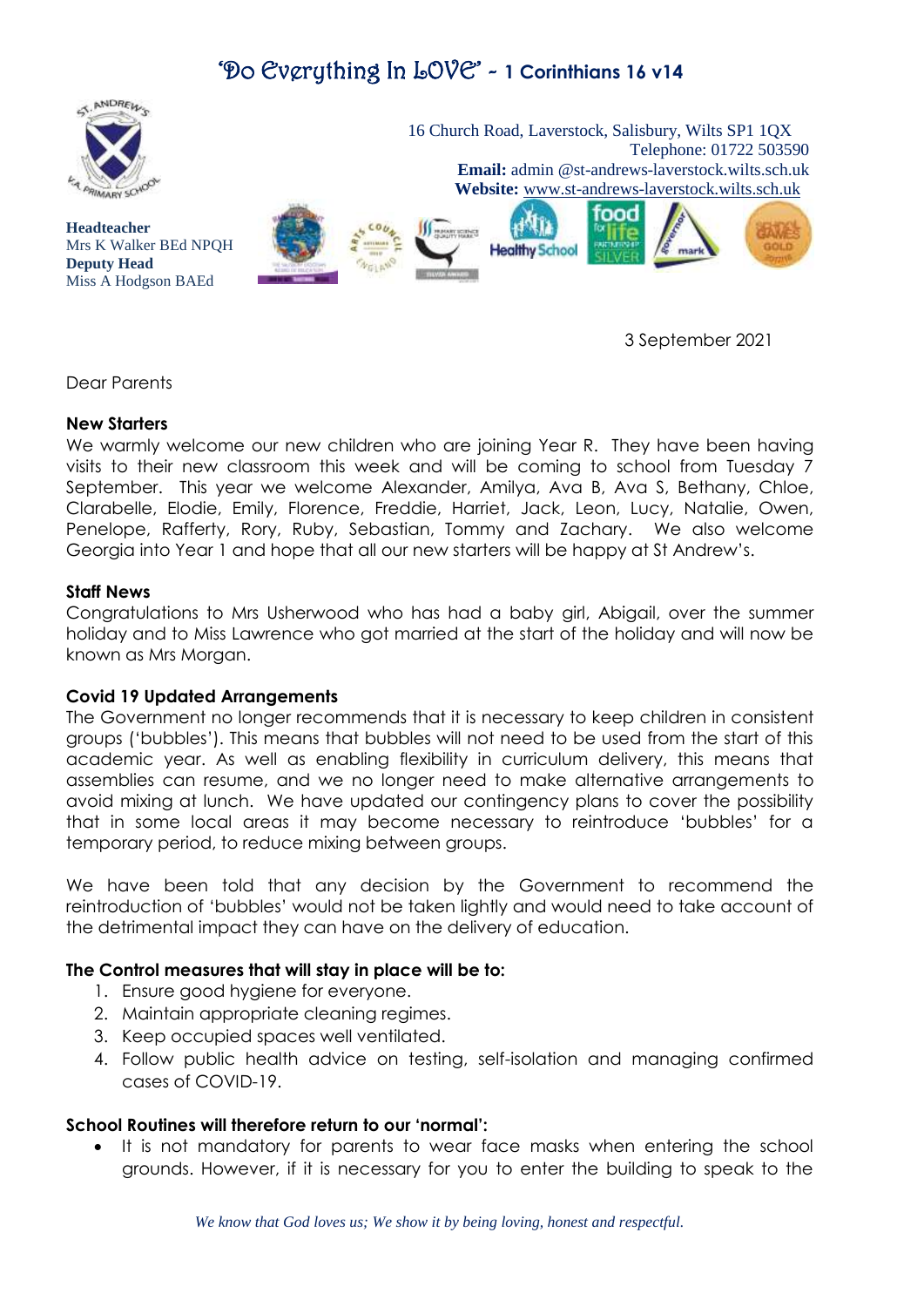office or a member of staff we would ask that you sanitise your hands and wear a face covering please.

- The school gate will open at 8.30am for all children to enter onto the playground, where staff will be supervising children. You are encouraged to 'drop and go' so that there are not gatherings of parents outside. **(New Reception children will go straight into their classroom at 8.30am – door will close at 8.45am).**
- Year 1 -6 children will line up on the playground in classes when the bell rings at 8.40am and registers taken by 9.00am.
- We will have a staggered playtime to reduce capacity on the playground during the wet weather and we will return to 2 sittings at lunchtime.
- The collection time at the end of the day is 3.00pm for all classes **except Reception (2.50pm)**. Parents can enter the playground for collection and are encouraged to collect and go.
- Although the 'enter' and 'exit' gate have worked extremely well and you may continue to use this system there is no expectation that you do (I'm not going to police it!).

### **When an individual develops COVID-19 symptoms or has a positive test:**

Pupils, staff and other adults should follow public health advice on [when to self-isolate and](https://www.nhs.uk/conditions/coronavirus-covid-19/self-isolation-and-treatment/when-to-self-isolate-and-what-to-do/)  [what to do.](https://www.nhs.uk/conditions/coronavirus-covid-19/self-isolation-and-treatment/when-to-self-isolate-and-what-to-do/) They should not come into school if they have symptoms, have had a positive test result or other reasons requiring them to stay at home due to the risk of them passing on COVID-19 (for example, they are required to quarantine). If anyone in school develops [COVID-19 symptoms,](https://www.nhs.uk/conditions/coronavirus-covid-19/symptoms/) however mild, they will be sent home and they should follow public health advice.

### **Confirmatory PCR tests and self isolation:**

Staff and pupils with a **positive** LFD test result should self-isolate in line with the [stay at](https://www.gov.uk/government/publications/covid-19-stay-at-home-guidance/stay-at-home-guidance-for-households-with-possible-coronavirus-covid-19-infection)  [home guidance for households with possible or confirmed coronavirus \(COVID-19\)](https://www.gov.uk/government/publications/covid-19-stay-at-home-guidance/stay-at-home-guidance-for-households-with-possible-coronavirus-covid-19-infection)  [infection.](https://www.gov.uk/government/publications/covid-19-stay-at-home-guidance/stay-at-home-guidance-for-households-with-possible-coronavirus-covid-19-infection) They will also need to [get a free PCR test to check if they have COVID-19.](https://www.gov.uk/get-coronavirus-test) Whilst awaiting the PCR result, the individual should continue to self-isolate. If the PCR test is taken within 2 days of the positive lateral flow test, and is negative, it overrides the self-test LFD test and pupils can return to school, as long as they do not have COVID-19 symptoms.

Individuals are **not** required to self-isolate if they live in the same household as someone with COVID-19, or are a close contact of someone with COVID-19, and any of the following apply:

- they are fully vaccinated
- they are below the age of 18 years and 6 months
- they have taken part in or are currently part of an approved COVID-19 vaccine trial
- they are not able to get vaccinated for medical reasons

Instead, they will be contacted by NHS Test and Trace, informed they have been in close contact with a positive case and advised to take a [PCR test.](https://www.gov.uk/get-coronavirus-test) We would encourage all individuals to take a PCR test if advised to do so.

### **Clubs**

Clubs will resume from Monday 13 September. I will send around a list of clubs next week.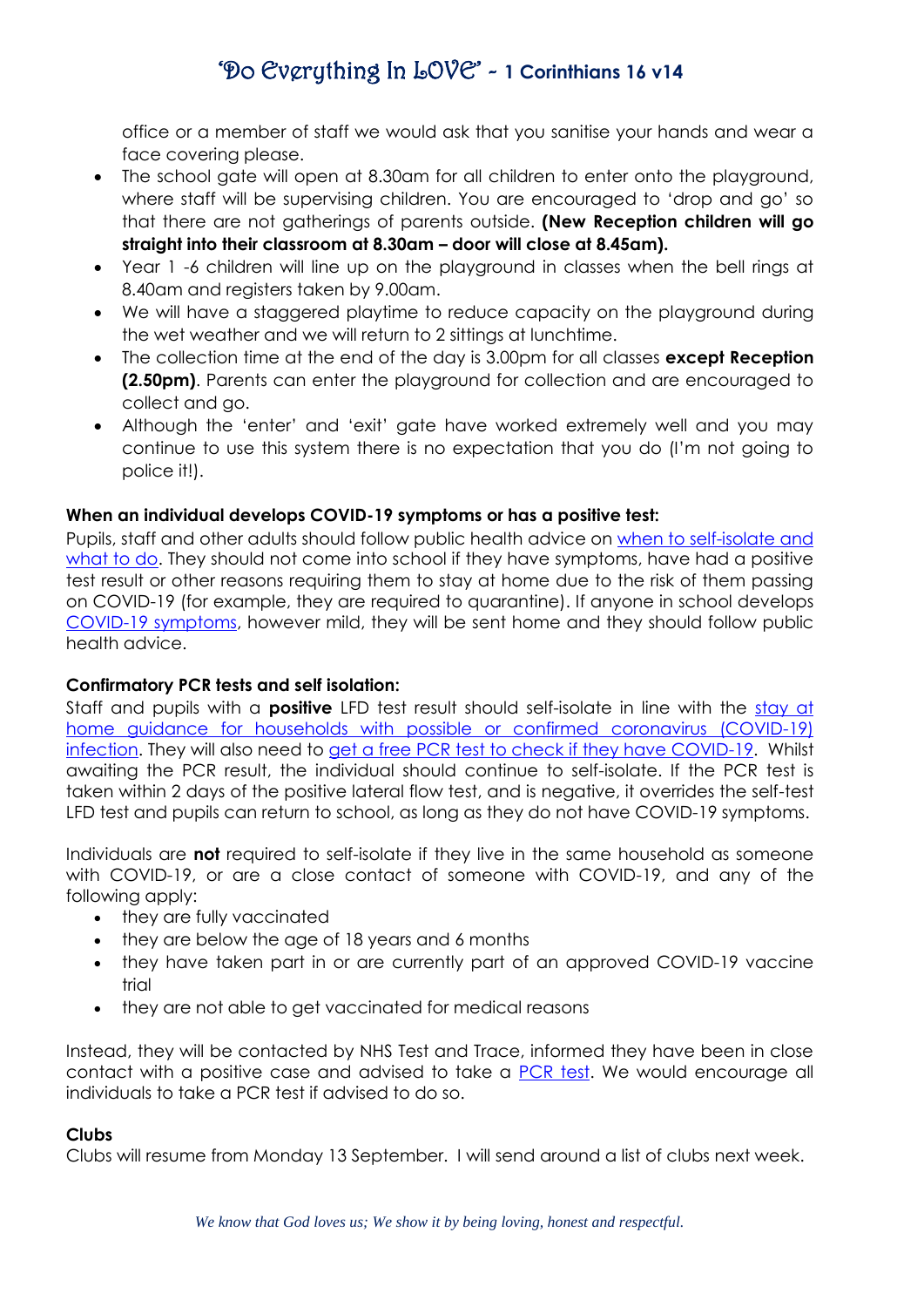#### **Lunches**

Universal Free School Meals are available for all Reception and Key Stage 1 pupils daily. We would ask all parents continue to fill in the order forms sent home every half-term so that we are able to order the correct quantities of food each day. Copies of these forms are available on the website under Food For Life – School Lunches, or paper copies are available from the folder outside the School Office.

For all Key Stage 2 pupils, hot lunches can be ordered at a cost of £2.30 per day or £11.50 per week (£78.20 up to the October half-term holiday). All meals must be ordered and paid for in advance as our catering staff do not have the time to continually chase up late payments. Payment should be made online using our Pay 360 Education Payment system [\(www.st-andrews-laverstock.wilts.sch.uk](http://www.st-andrews-laverstock.wilts.sch.uk/) – About Us – Online Payments). Please ask at the office if you need a new access code. If you do not have access to a computer at home, we can make the office computer available to you.

#### **Parents to Lunch**

We will not be holding parents to lunch events this half term but will review this again for Term 2.

#### **Pupil Premium/Free School Meals**

Extra funding is available for school to spend on the education of children from families in receipt of certain benefits (including funding for Free School Meals at all Key Stages). If you think that you might be eligible, please apply online at <http://www.wiltshire.gov.uk/schools-learning-free-school-meals> or ask for a form in confidence from the School Office. **It is important that parents complete this form even if your child is in Reception/Key Stage 1 pupil**, as it means that we will get additional funding to spend on supporting your child throughout his/her school career, and to pay for additional school expenses such as swimming, trips and music lessons. Pupil premium children are also entitled to free milk, even after their 5<sup>th</sup> birthdays.

#### **Tuck**

Tuck is available for all children in years 1 – 6 to buy on Tuesday mornings at play-time. Please send your child in with 20p if they wish to buy a homemade cake/biscuit from the School Kitchen.

#### **Healthy Eating and Nut Allergies**

We promote healthy eating and encourage the children to make healthier food choices. Children in Years R – 2 receive a free fruit snack each day. Children in other years may bring in fruit to eat at breaktime. If children are bringing packed lunches, please do not include sweets and chocolate in their meals. To ensure that our Healthy Eating Policy is inclusive, please do not bring in sweets or cakes to give out on birthdays. Thank you for supporting our healthy eating policy.

As we have some children in school who are allergic to nuts, please do not send in nuts or nut products in lunchboxes. We do not use nuts or nut products in school meals, and a list of allergens is provided on the school meal planner that is sent home to parents each halfterm. Please speak to Mrs Carpenter, our Catering Manager, if you have any queries or special dietary requests.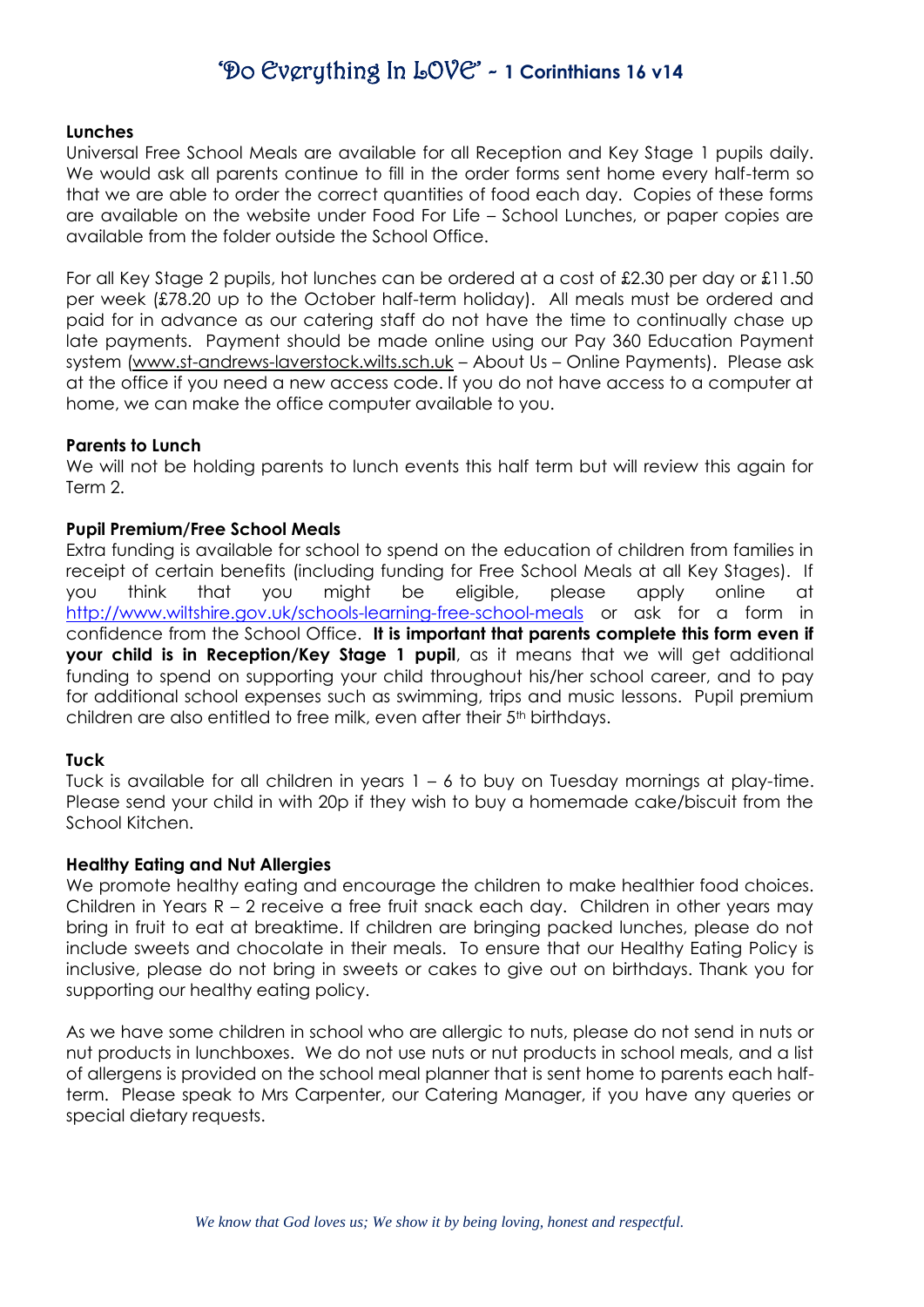#### **Music Lessons**

These will be held as follows for the children who have signed up for peripatetic lessons:-

- String Lessons (Miss Luton) Monday pm starting Monday 13 September
- 

 Woodwind Lessons (Ms Ridley) Wednesday am starting Weds 8 September Brass Lessons (Mr Walker) Friday pm starting Friday 10 September

Music lessons are held over 33 weeks of the school year (Autumn – 12 weeks; Spring – 10 weeks, Summer – 11 weeks) and there is a term's written notice for cancellation. The cost for the Autumn Term is £87 (plus £15 if you hire an instrument). This will be available to pay on Pay 360 Education after the lessons have started. We will email parents once the payments are live.

In addition to this, Classes 3 and 4 will be having whole class recorder lessons weekly with Mr Walker (no additional charge to parents for these lessons).

#### **Swimming Lessons**

We are planning to swim in the Spring and Summer Terms of 2022 with Years 3 -5 but have not yet had final confirmation from the Leisure Centre as to what they are able to offer us. As soon as we have further information, I will let you know.

### **Class Cooking**

During the school year, all classes will have the opportunity to cook in small groups. This is an important skill and something that the children really enjoy doing. They will be able to bring home their baking to share with you. To cover the cost of ingredients we ask for a one-off voluntary contribution of £3, which can be paid on Pay 360 Education (Year R parents will get login details once your children have started with us).

#### **School Photographer – Tuesday 21 September**

The school photographer will be visiting on Tuesday 21 September.All children will have an individual photograph taken. Children with siblings at St Andrew's will also have their photos taken together. Unfortunately, we are not able to offer photos with siblings who do not attend our school this year.

#### **Harvest Festival**

We will be collecting donations during the week commencing Monday 27 September for the Trussell Trust ahead of our Harvest Festival service on Friday 1 October. Harvest Festival this year will just be for our pupils to reduce the capacity in the hall. We hope to be able to invite parents in again next year.

A list of foods that the Trussell Trust is currently needing is available at:-

<https://salisbury.foodbank.org.uk/give-help/donate-food/>

### **Bikeability Courses for Year 6 pupils – 4-5 October and 6-7 October**

We have booked bikeability courses for our Year 6 pupils and will send out a letter shortly so that parents can book their children onto one of these courses. Bikeability provides invaluable training which is really important for the children, especially once they go on to secondary school.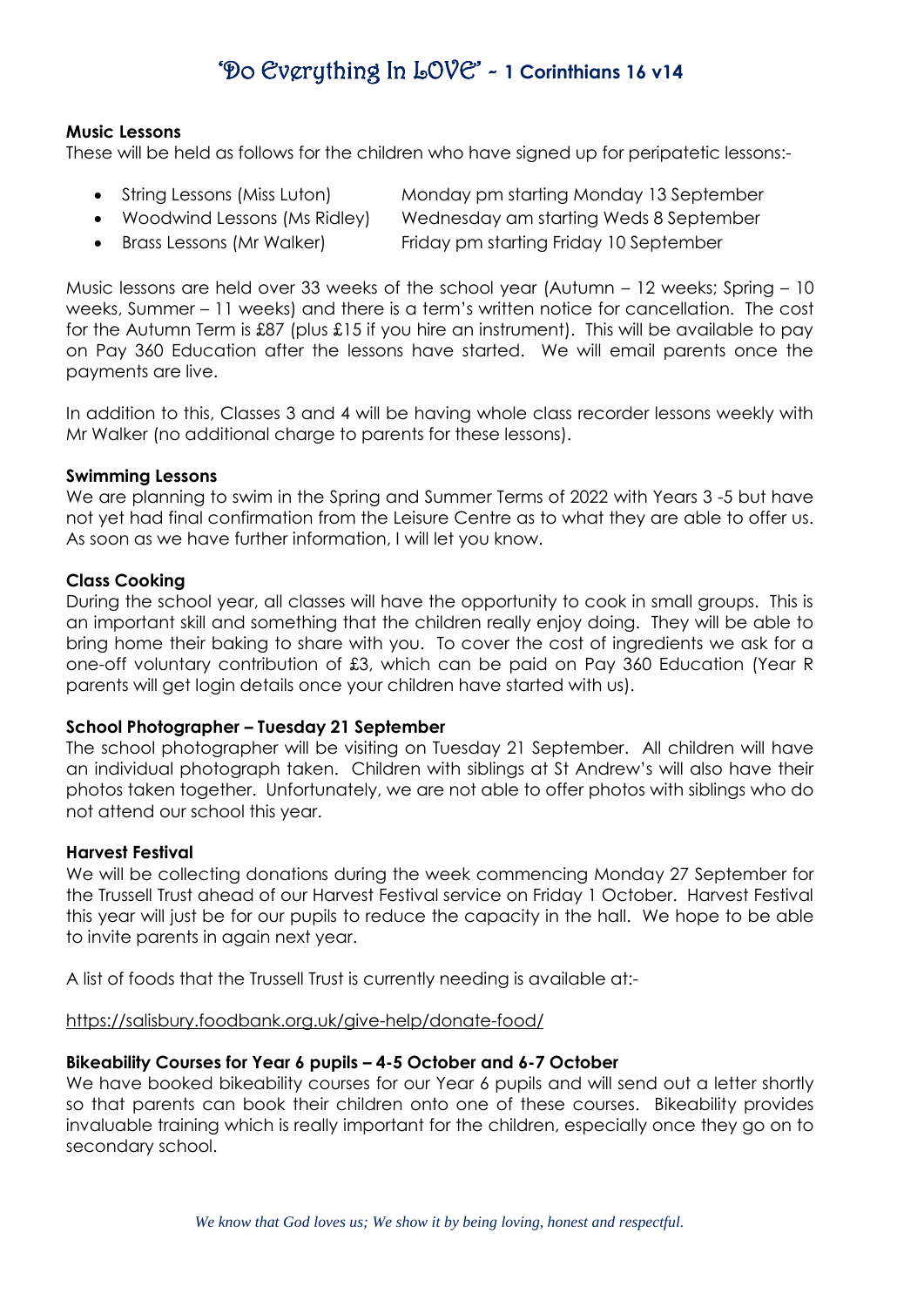#### **Parent/Teacher Meetings – 2 & 4 November**

We will be holding our Parent/Teacher meetings during the week after half term on Tuesday 2 November and Thursday 4 November. We have not yet decided whether these will be in person or on Zoom but I will get in touch nearer the time to confirm arrangements.

#### **Flu Immunisations – Monday 29 November**

The school nursing team will be visiting school on Monday 29 November to carry out the flu nasal spray programme for all year groups. They will be sending us a link for parents to sign up for this shortly and we will forward this to you as soon as we receive it.

#### **Attendance**

I would like to remind all parents that the regulations governing Term-Time holidays do not now permit Headteachers to authorise any term-time leave for pupils unless there are exceptional circumstances as defined to us by the Education Welfare Officers as "unusual; not typical; forming an exception or rare instance; unusual; extraordinary".

Absences during a 6 month period which **equal or exceed** 10 half-day sessions may be subject to a Penalty Notice, so if you take your child out of school for a whole week then I will have to notify the Education Welfare Officers to this effect, as a week (Monday -Friday) equates to 10 school sessions. Regular, punctual attendance at school is really important for your child's progress. Please can you help us by ensuring that your child is in school punctually (by 8.40am to line up in the playground) and that children are not taken out of school during term-time unless there are exceptional circumstances. I monitor every child's attendance each half-term and will contact the parents of those children whose attendance is below 90%, or otherwise giving cause for concern, so that we can discuss their attendance further.

#### **Parent Helpers**

We are delighted to be able to welcome parent helpers back into school this term. If you would like to help out with reading, cooking or any other activities then please let us know. All helpers must have a new DBS check through our school office (even if you helped out pre-lockdown) and we are still asking visitors to wear a face-covering this term.

#### **Primary and Secondary School Applications for September 2022 Admissions**

Applications for Primary and Secondary Admissions for September 2021 should be made online at [www.wiltshire.gov.uk.](http://www.wiltshire.gov.uk/) **The primary deadline is 15 January 2022 and Year 6 parents must submit their secondary school applications by 31 October 2021.** There were a number of parents who missed the deadline last year, despite reminders, which caused much stress to the family and the child, so please put the date in your calendar/diary.

#### **Uniform**

Please ensure that all uniform is named (especially sweatshirts). Please could children wear school shoes rather than trainers.

#### **PE Kits**

All children need to have PE kit in school every day including trainers suitable for outdoor activity. PE kits can be brought into school in a bag which can be hung on their pegs. Reminder letters will be sent home to parents whose children come without kit. If your child has ear-rings, they should remove these for PE and sporting activities. If they are unable to do this, then the ear-rings need to be covered by a plaster for PE lessons.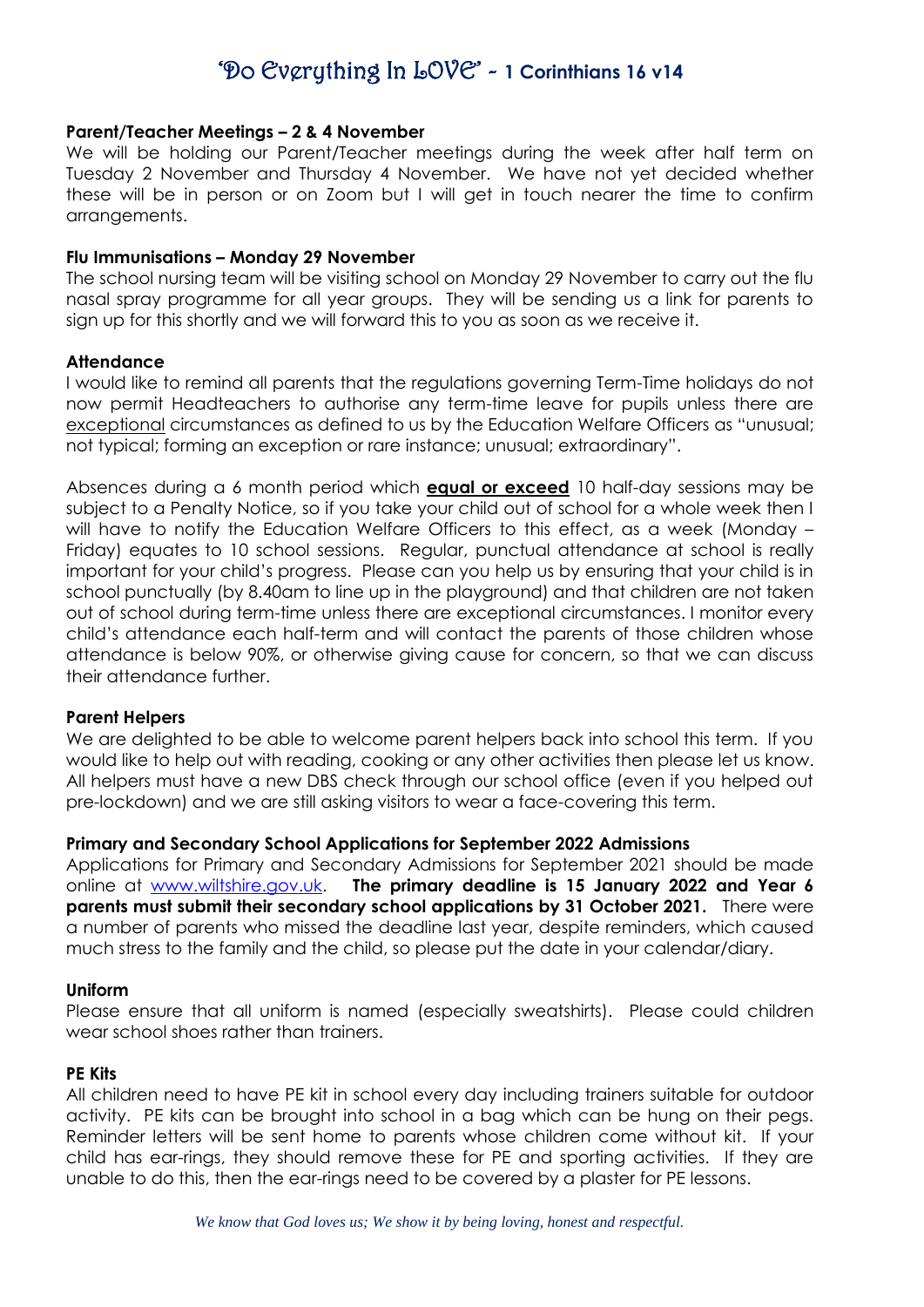On Wednesdays, Years 2-6 will have PE lessons **outside** with our Sports Coach, Ed, so in colder weather they may need tracksuit bottoms.

### **Parking**

We would like to remind all parents that you should not park or drive along the lane at the side of school before or after school. For this reason, we now have a barrier put across the bottom of the lane at the start and end of the school day to protect our pupils (please do not park in front of the barrier either!). Parents must not use the staff car park for parking and turning, and under no circumstances should children be allowed to walk across the staff car park. If you are parking along Church Road, please park considerately as we often have complaints from local residents about parents parking on double yellow lines and blocking driveways. The safety of our children should be paramount for **all** parents.

### **Mobile Phones**

If your child **must** bring a mobile phone to school, it must be handed into the office first thing in the morning and collected at the end of the day. Children are not allowed phones during the day, in line with our E-Safety policy. The telephone in the school office is always available for children to contact their parents or for you to phone if you need to get a message to your child. Unless it is absolutely necessary, we would discourage children from bringing phones to school in the first place. The school can accept no responsibility for any loss or damage to phones.

### **Sustainable Travel**

As you may be aware, we are working with Wyvern St Edmund's and St Joseph's School, the Parish Council, the local Wiltshire Councillor and local residents to seek common ground and take actions which can improve the traffic situation for all members of the community. One action that schools have committed to is using the HomeRun App which will help to inform our action planning. Some parents have already signed up but we would encourage as many parents as possible to do so, so that we can work towards more sustainable travel in Laverstock.

HomeRun provides a private and secure network for the school community.

- For those of you with older children with smartphones, you can monitor their child's journey with real-time updates to encourage safe independent travel;
- You can ask other parents' advice about alternative travel options without sharing personal contact details;
- The Laverstock schools will gain a better understanding of the factors affecting your choice of travel mode to inform the action planning referred to above.

Ful details of the HomeRun app, including their privacy policy, can be found at [https://www.homerun-app.com.](https://www.homerun-app.com/) Whilst there is a car-share aspect to the app, we understand that in the current pandemic, this is likely to be something you won't use at the moment but can come back to in the future. Please download the app using the link below. The link will authenticate you as a parent of a child at our school. Please do not share the link below with parents of children from other schools.

#### **[www.homerun-app.com/stava2930](http://www.homerun-app.com/stava2930)**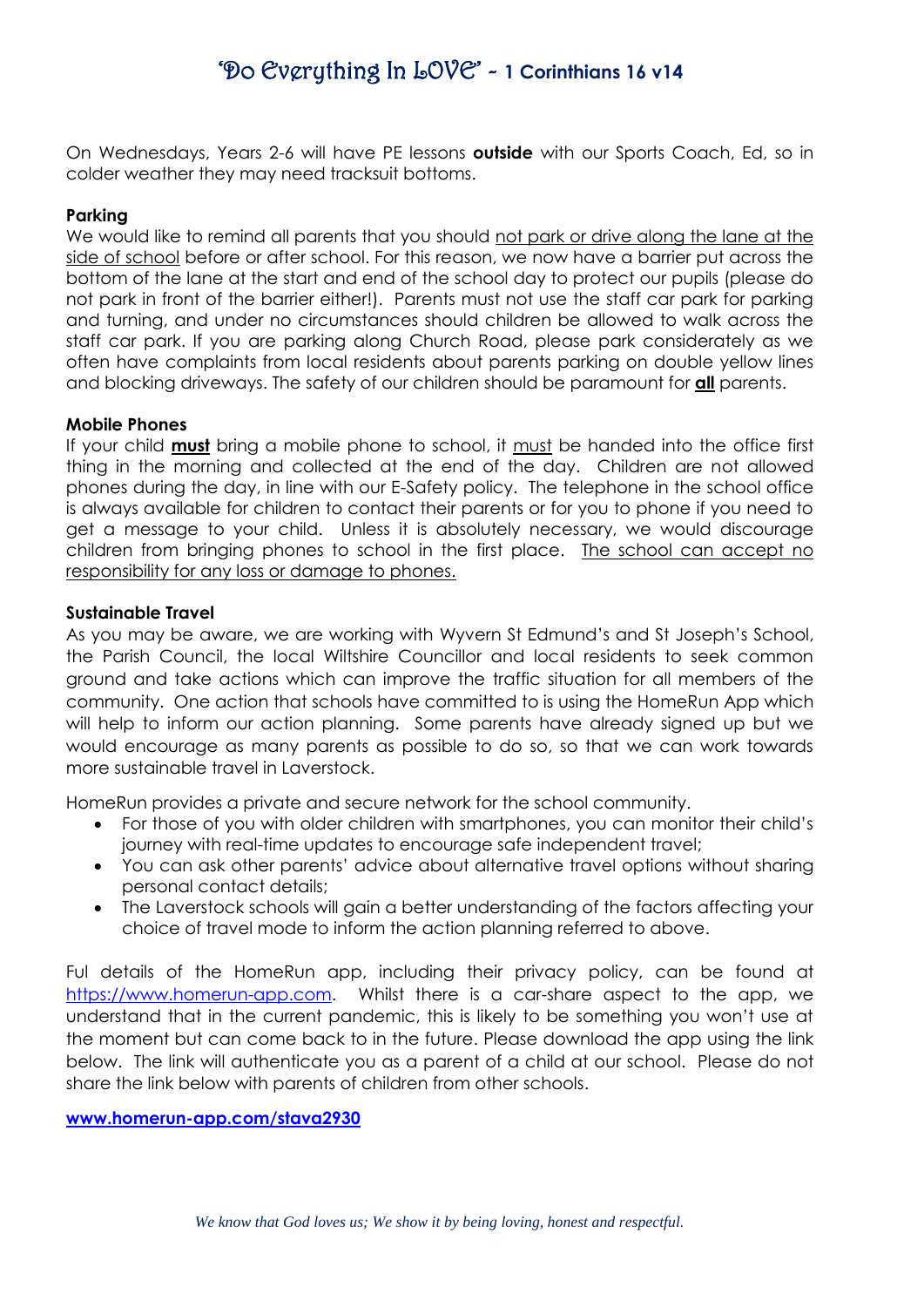#### **Communication**

**If you are still receiving a paper copy of this letter, please consider receiving school correspondence by email instead**. This method of communication is more reliable than putting letters in bookbags which tend to get lost en route, or mislaid at home. Those parents who receive paper copies will receive one copy only (via their eldest child). To request email instead, please contactl [admin@st-andrews-laverstock.wilts.sch.uk](mailto:admin@st-andrews-laverstock.wilts.sch.uk) with your email address. A copy of all letters is also published on the website under About Us – Newsletters, and a paper copy is available from the "Parent Letters" folder outside the Office.

#### **"OurSchools" App**

If you have not already done so, why not download our free school app onto your phone to receive updates of school dates and other news? Go to the App Store or Googleplay, and search for "ourschoolsapp". Once the app is downloaded, search for our school (postcode SP1 1QX) to complete the set up. If you feel you are receiving too much information, you can adjust the details that you receive by changing the app's Notifications. **Please see the attached flyer giving information on how to access both the school app and the school website.**

#### **Water Bottles**

All children should bring a water bottle to school filled with water (not squash). This can be re-filled from the jugs of water provided in each classroom during the day. Squash/fruit juice is only allowed to be drunk with lunch. The childrens' water fountain will be back in use again shortly once it has been flushed through and serviced.

#### **Diary Dates**

Please see overleaf. A complete list of Term Dates for 2021/22 is available on our school website under Key Dates – Term Dates. The last day of the summer term for the children will now be Thursday 21 July, as schools have been given an additional day's holiday in lieu of the Queen's Platinum Jubilee Bank Holiday.

Sincerely **Mrs K J Walker** Headteacher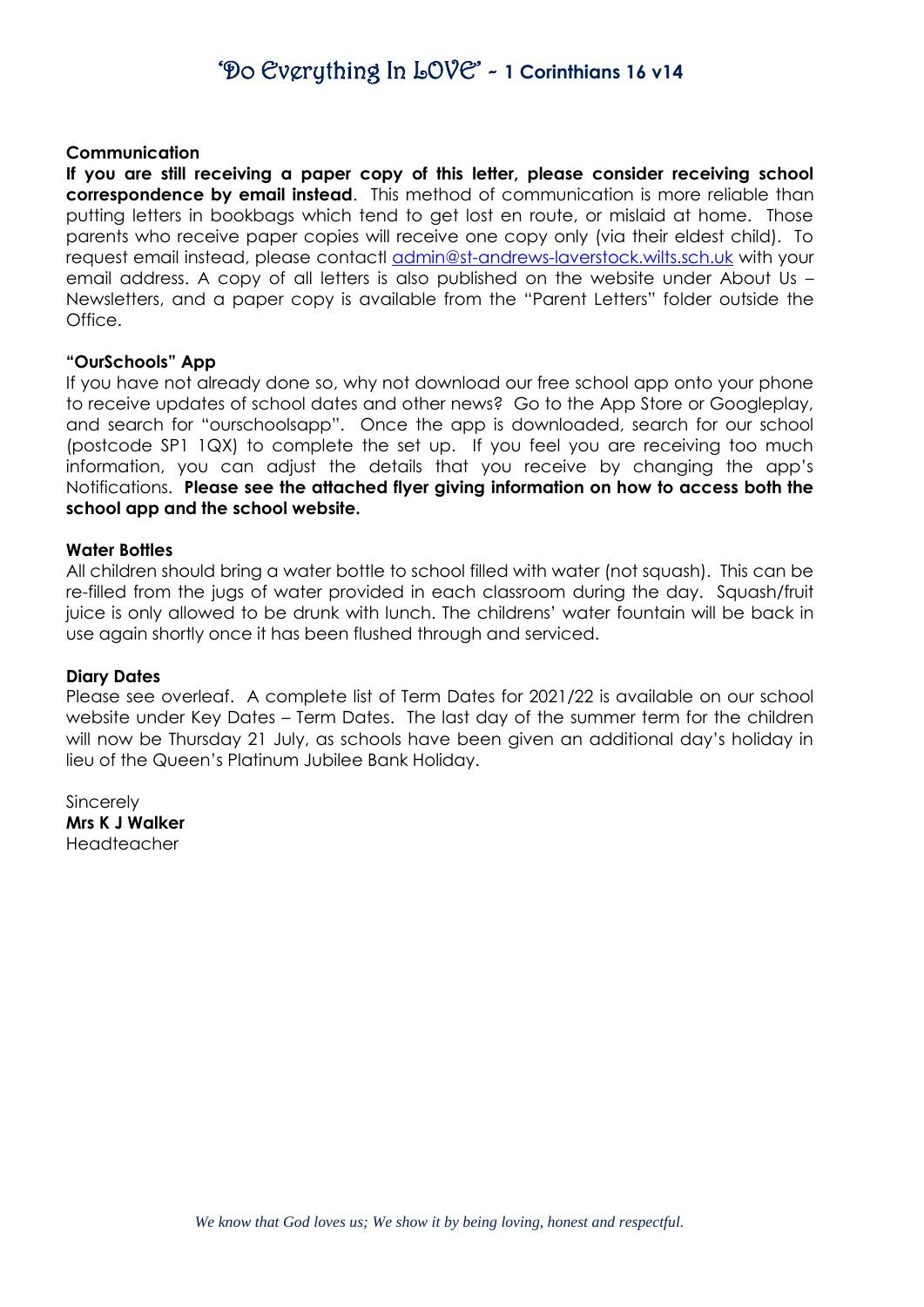### **Diary Dates – St Andrew's Primary School**

#### **TERM 1 2021/22**

Thursday 2 September Tuesday 7 September Weds 8 September 9-13 September Monday 13 September Tuesday 14 September Tuesday 14 September Weds 15 September Tuesday 21 September 4/5 October 2021 6/7 October 2021 Tuesday 19 October Sunday 31 October First day of Term 1 for Years  $1 - 6$ First day for Year R (8.45am – 11.45am) Year R in school (8.45am – 11.45am) Year R in school (8.45am – 12.45pm including lunch) Clubs start this week Year R in school (8.45am – 2pm) Drama workshops Years1 & 2 (am) First full day for Year R School Photographer (individual/sibling photos) Bikeability Group 1 Bikeability Group 2 Last day of Term 1 **Deadline for secondary school applications for September 2022**

#### **TERM 2 2021/22**

Monday 1 November Tuesday 2 November Thursday 4 November Monday 15 November Friday 19 November Monday 29 November Friday 17 December

First day of Term 2 Parent/Teacher Meetings (details to be confirmed) Parent/Teacher Meetings (details to be confirmed) Deadline for Shoebox Appeal donations Children in Need Day Flu immunisations (all year groups) Last day of Term 2

#### **TERM 3 2021/22**

Wednesday 5 January Saturday 15 January Friday 18 February

First day of Term 3 **Deadline for primary school applications for September 2022** Last day of Term 3

#### **TERM 4 2021/22**

Monday 28 February Thursday 7 April

#### **TERM 5 2021/22**

Monday 25 April Tuesday 24 May Friday 27 May

First day of Term 5 Whole School and Class Group Photos Last day of Term 5

First day of Term 4 Last day of Term 4

#### **TERM 6 2021/22**

Monday 6 June Thursday 21 July First day of Term 6 Last day of Term 6 **PLEASE NOTE CHANGE OF DATE**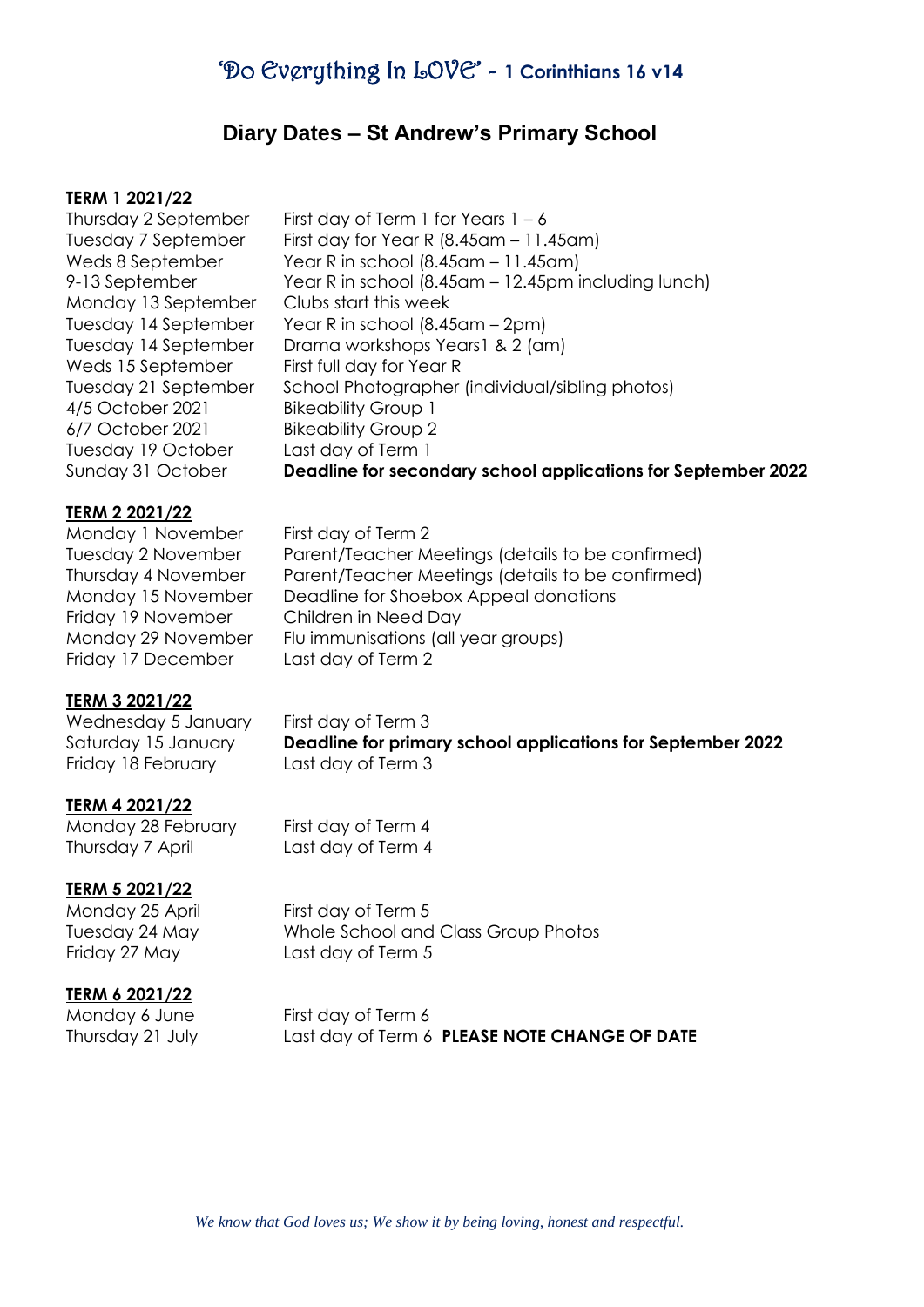

### **'Our Schools App' for St Andrew's Primary School**

We would like to invite all parents and carers to download Our App. This will notify you of school events, news items and whenever we upload information to our website. It also contains useful information about school, including our key policies, and links to some of our website pages.

#### \*\*\*\* 王 宁 15:50 8 54%■ **Instructions for download:**  Q ourschoolsapp + Result O 1. Using your device (iPad, iPhone, smart pad, tablet or android phone), visit the relevant marketplace for OurSchoolsApp Œ ontactGroup your product (Apple Store or Google Play). 2. Search for **'OurSchoolsApp'** and download the app. **Vourschoolsapp** 3. Once downloaded, us the search bar within the app and enter the postcode or the name of the **AMERICA** school. Loop Pranary School 4. Hit the search button. Tickias Loos Community School 5. Once you see the school name displayed, just Batteran Pre-School touch the screen on the school name. If Loop Playgroup ContactGroup 6. Confirm your choice by pressing 'OK'. Q 围  $(\mathcal{A})$ 7. You will now be presented with the correct app for your chosen school which contains news, information, calendar events, contacts and any other relevant details. 8. If you wish to change the type and number of notifications that you receive from school, go to the Settings section of the app to customise this for your use.

*We know that God loves us; We show it by being loving, honest and respectful.*